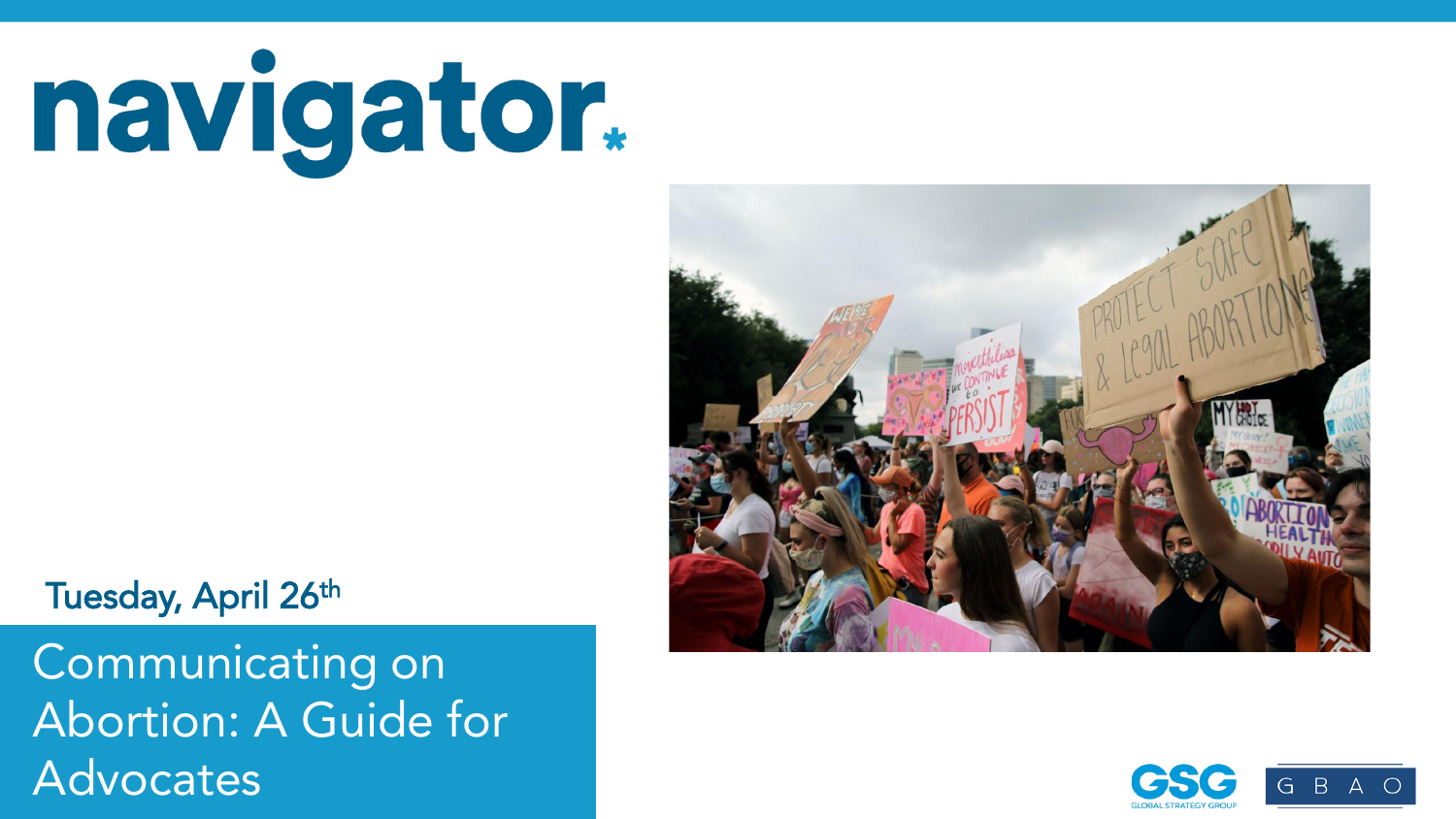#### **Key Takeaways:**

- Biden and Democrats are more trusted to handle abortion-related issues; about three in five Americans identify as "pro-choice."
- Majorities believe the right to an abortion is at risk, with Americans in the South particularly likely to say the right to an abortion in their state is at risk.
- A Supreme Court ruling that weakens or overturns *Roe v. Wade* would motivate Democrats and pro-choice Americans significantly more to turn out in 2022 than Republicans and those who are prolife.

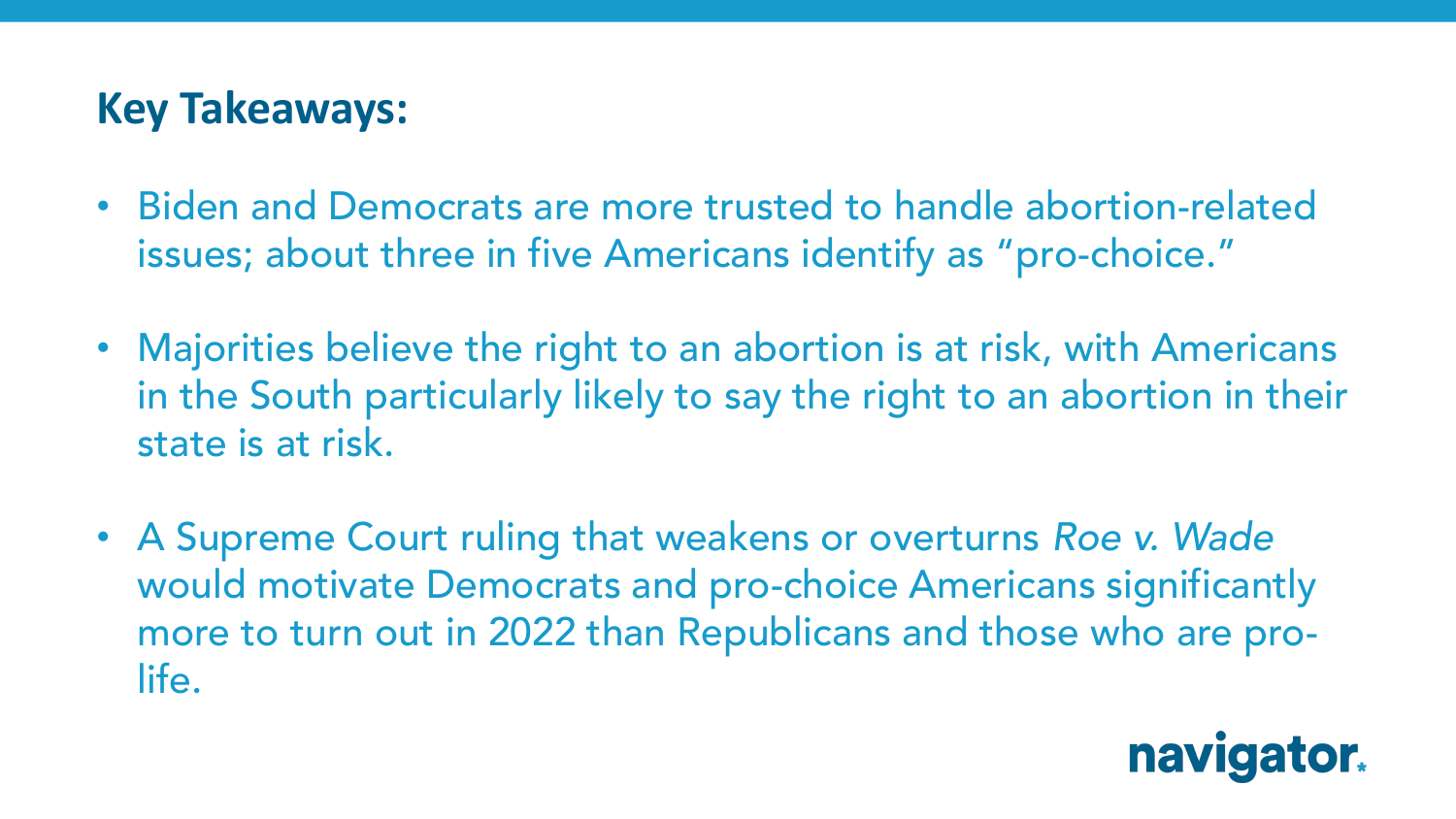## Planned Parenthood and the Roe v. Wade Decision Remain Popular With a Majority of Americans

Independents are favorable toward Planned Parenthood by a 23-point margin (53% favorable/30% unfavorable) and toward *Roe v. Wade* by a 24-point margin (47% favorable/23% unfavorable).

Please indicate how favorable or unfavorable you are to:

Planned Parenthood.

Please indicate how favorable or unfavorable you are to: *Roe v. Wade*.



Nationwide surveys of registered voters; Each wave represents approximately 1,000 interviews taken over the prior three-five days. Latest wave conducted April 14-April 18, 2022. For more info, visit navigatorresearch.org

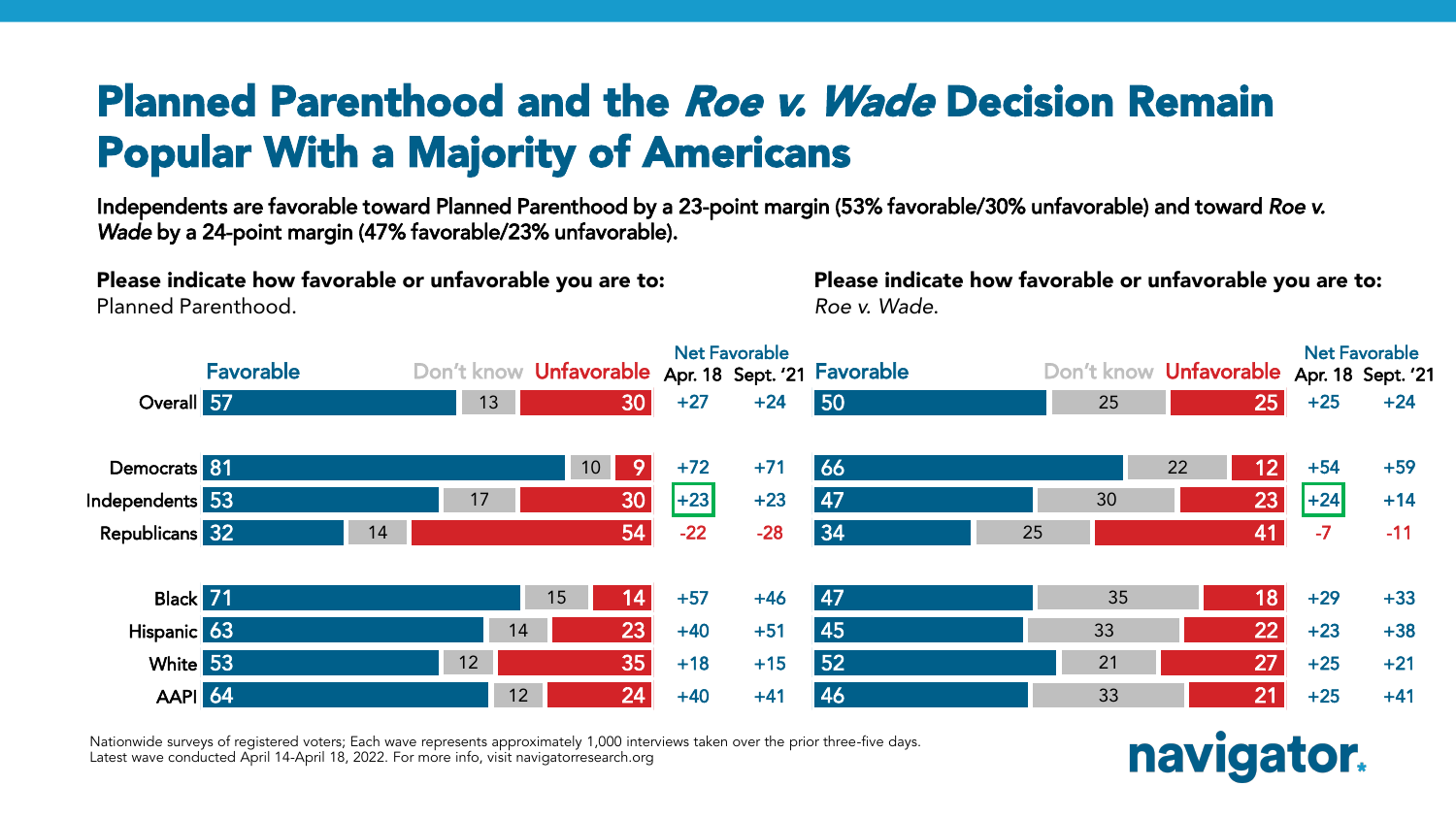### Biden and Democrats Are Notably More Trusted on Abortion and Reproductive Healthcare Over Republicans

Among independents, Biden and Democrats are more trusted by 23 points to protect the right to abortion and 20 points to protect reproductive healthcare.

Below is a list of issues. Please indicate who you trust more to handle each one.



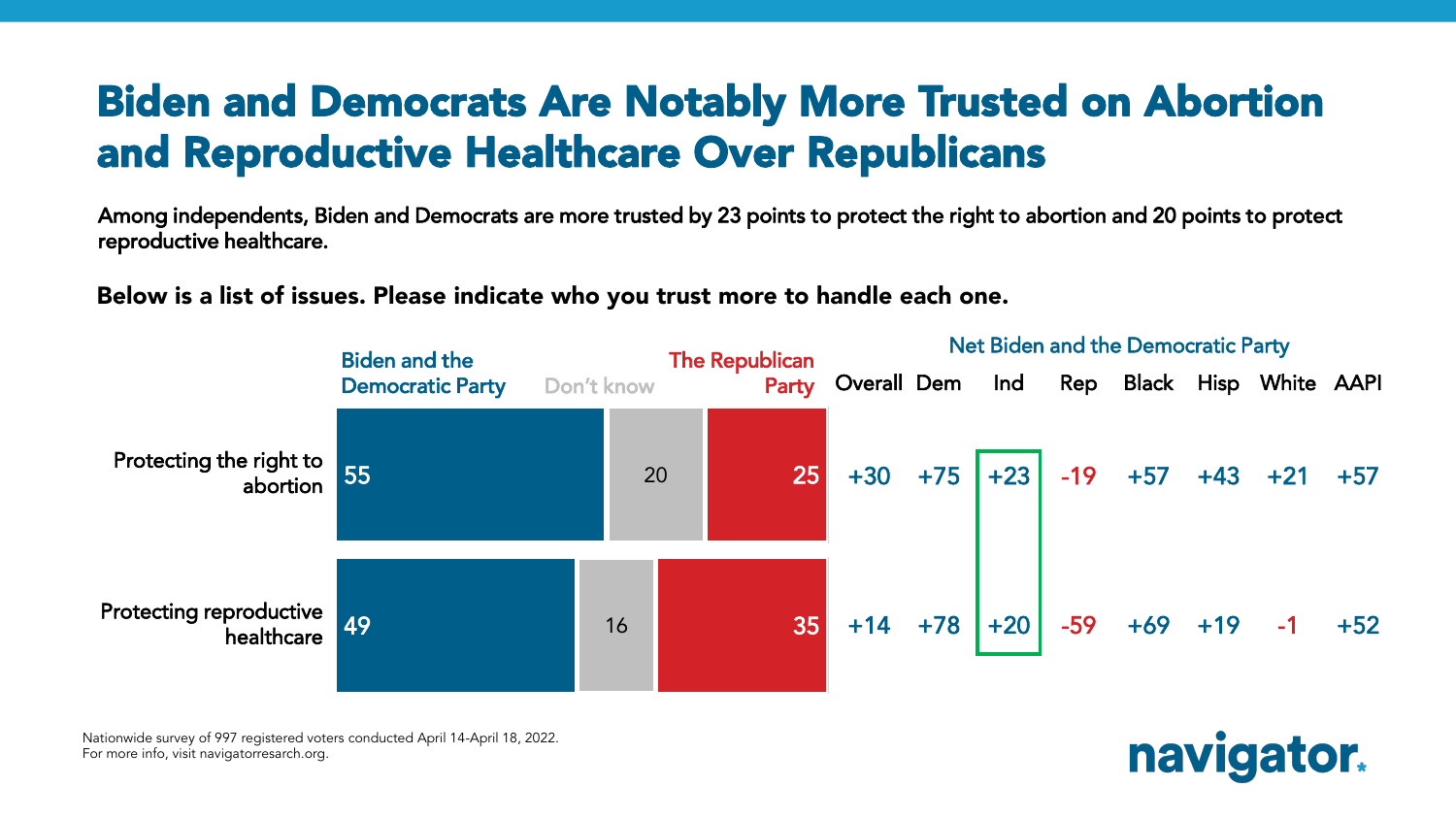## Majorities of Americans Say They Are Pro-Choice and Feel Abortion Should Be Legal in All or Most Cases

Nearly four in ten Republicans consider themselves to be pro-choice (37%) and one in three think abortion should be legal in all or most cases (33%).

When it comes to the issue of abortion, which of the following best describes your position?

Which of the following comes closest to your position regarding the issue of abortion? Abortion should be…



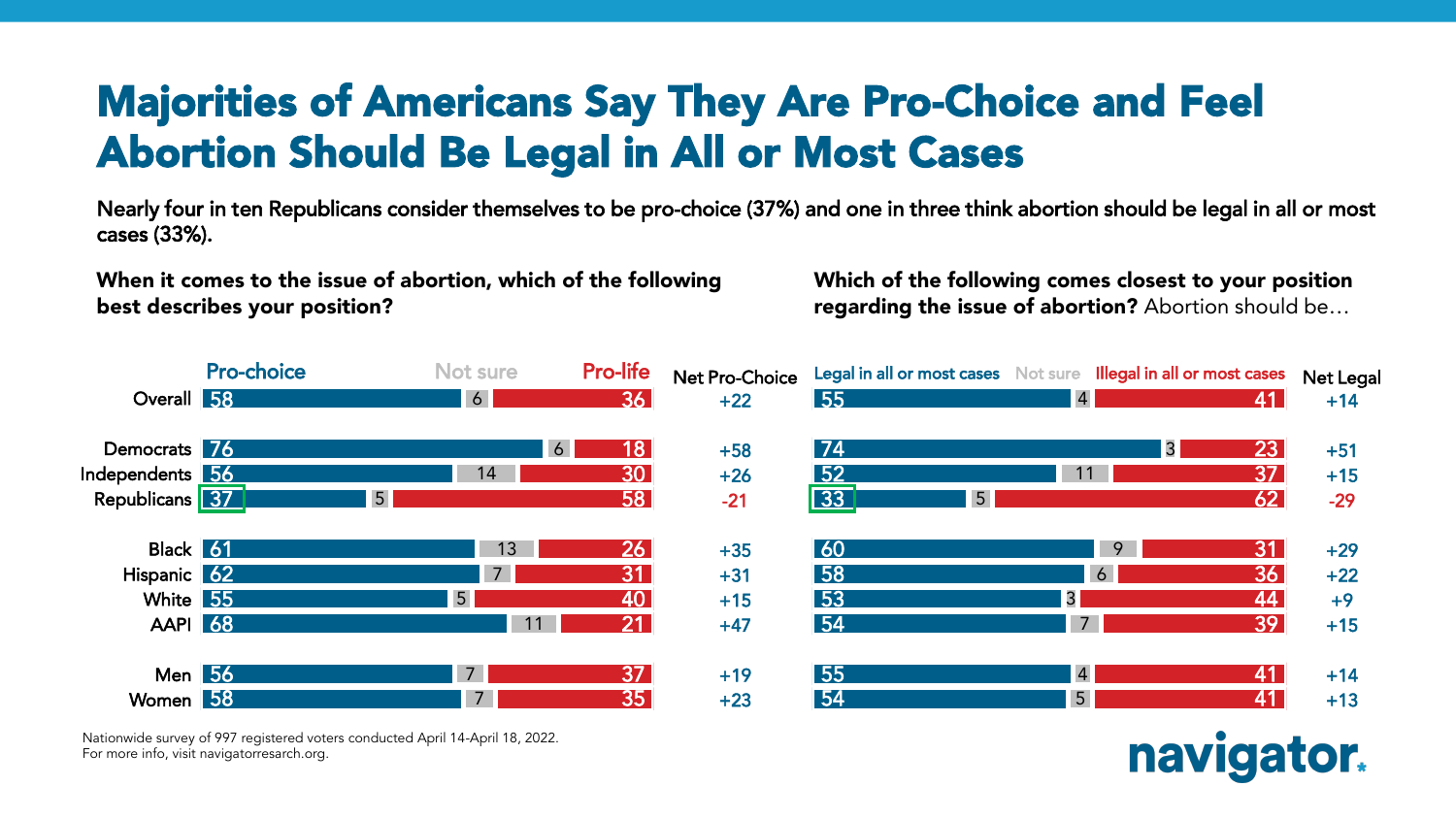## Most Americans Support Congressional Protections Guaranteeing Abortion Rights

Almost three in five (57%) support Congress passing a law that would guarantee the right to an abortion (independents support this by a 19-point margin).

Do you support or oppose Congress passing a law guaranteeing the right to an abortion?



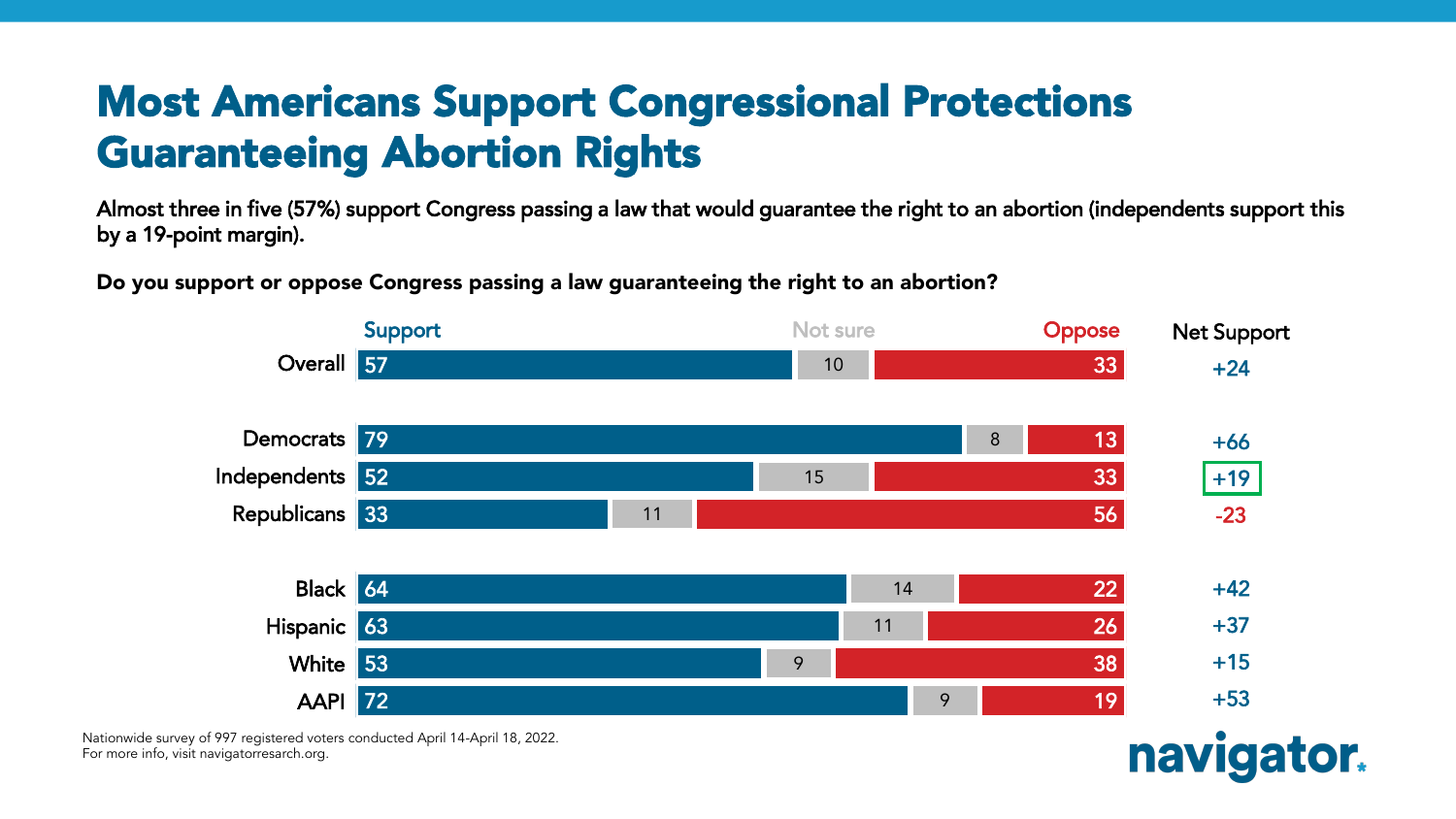## Three in Five Continue to Say National Right to Abortion Is at Risk While Perceived State-Specific Risk Has Increased

Perceived national risk to abortion is consistent across most groups with greater perceived risk among Democrats (73% at risk), while those in the South (61%) say abortion rights are more at risk in their state than those in other regions.

| What is your impression: the right to an abortion in our country |                    |                        |                             |                                   |                      | What is your impression: the right to an abortion in [STATE] |                    |                        |                             |                                   |    |                      |  |
|------------------------------------------------------------------|--------------------|------------------------|-----------------------------|-----------------------------------|----------------------|--------------------------------------------------------------|--------------------|------------------------|-----------------------------|-----------------------------------|----|----------------------|--|
|                                                                  | Is very<br>at risk | Is somewhat<br>at risk | Don't know<br>enough to say | Is not at risk April 18 Sept. '21 | <b>Total At Risk</b> |                                                              | Is very<br>at risk | Is somewhat<br>at risk | Don't know<br>enough to say | Is not at risk April 18 Sept. '21 |    | <b>Total At Risk</b> |  |
| Overall                                                          | $\sqrt{33}$        |                        | 30<br>14                    | $\overline{23}$                   | 63                   | 61                                                           | 23                 | 27                     | 18                          | 32                                | 50 | 44                   |  |
| Democrats 45                                                     |                    |                        | 28                          | 10 <sup>°</sup><br>17             | 73                   | 78                                                           | 24                 | 28                     | 13                          | 35 <sub>2</sub>                   | 52 | 51                   |  |
| Independents 26                                                  |                    | 28                     | 23                          | 23                                | 55                   | 47                                                           | 22                 | 24                     | 24                          | 30                                | 46 | 35                   |  |
| Republicans 21                                                   |                    | 32                     | 18                          | 29                                | 54                   | 45                                                           | 22                 | 28                     | 21                          | 29                                | 50 | 37                   |  |
| Black 34                                                         |                    |                        | 28<br>18                    | 20                                | 63                   | 63                                                           | $\overline{27}$    | 23                     | 19                          | 31                                | 50 | 46                   |  |
| Hispanic 30                                                      |                    | 23                     | 17                          | 30                                | 53                   | 63                                                           | 22                 | 28                     | 18                          | 32 <sub>1</sub>                   | 50 | 41                   |  |
| White                                                            | 34                 |                        | 31<br>14                    | 21                                | 65                   | 60                                                           | 22                 | 28                     | 18                          | 32 <sub>2</sub>                   | 50 | 44                   |  |
| <b>AAPI</b>                                                      | 27                 |                        | 36<br>14                    | 23                                | 63                   | 65                                                           | 21                 | 24                     | 16                          | 39                                | 45 | 40                   |  |
| Northeast 36                                                     |                    |                        | 29<br>11                    | 24                                | 64                   | 66                                                           | 13                 | 26                     | 14                          | 47                                | 39 | 37                   |  |
| Midwest 34                                                       |                    |                        | 30<br>13                    | 23                                | 64                   | 63                                                           | 22                 | 28                     | 18                          | 32                                | 50 | 47                   |  |
| South 31                                                         |                    |                        | 30<br>16                    | 23                                | 61                   | 57                                                           | 32                 |                        | 28<br>20                    | 20                                | 61 | 50                   |  |
| West 33                                                          |                    |                        | 31<br>16                    | 20                                | 64                   | 61                                                           | 14                 | 27                     | 18                          | 41                                | 41 | 33                   |  |

navigator.

Nationwide surveys of registered voters; Each wave represents approximately 1,000 interviews taken over the prior three-five days. Latest wave conducted April 14-April 18, 2022. For more info, visit navigatorresearch.org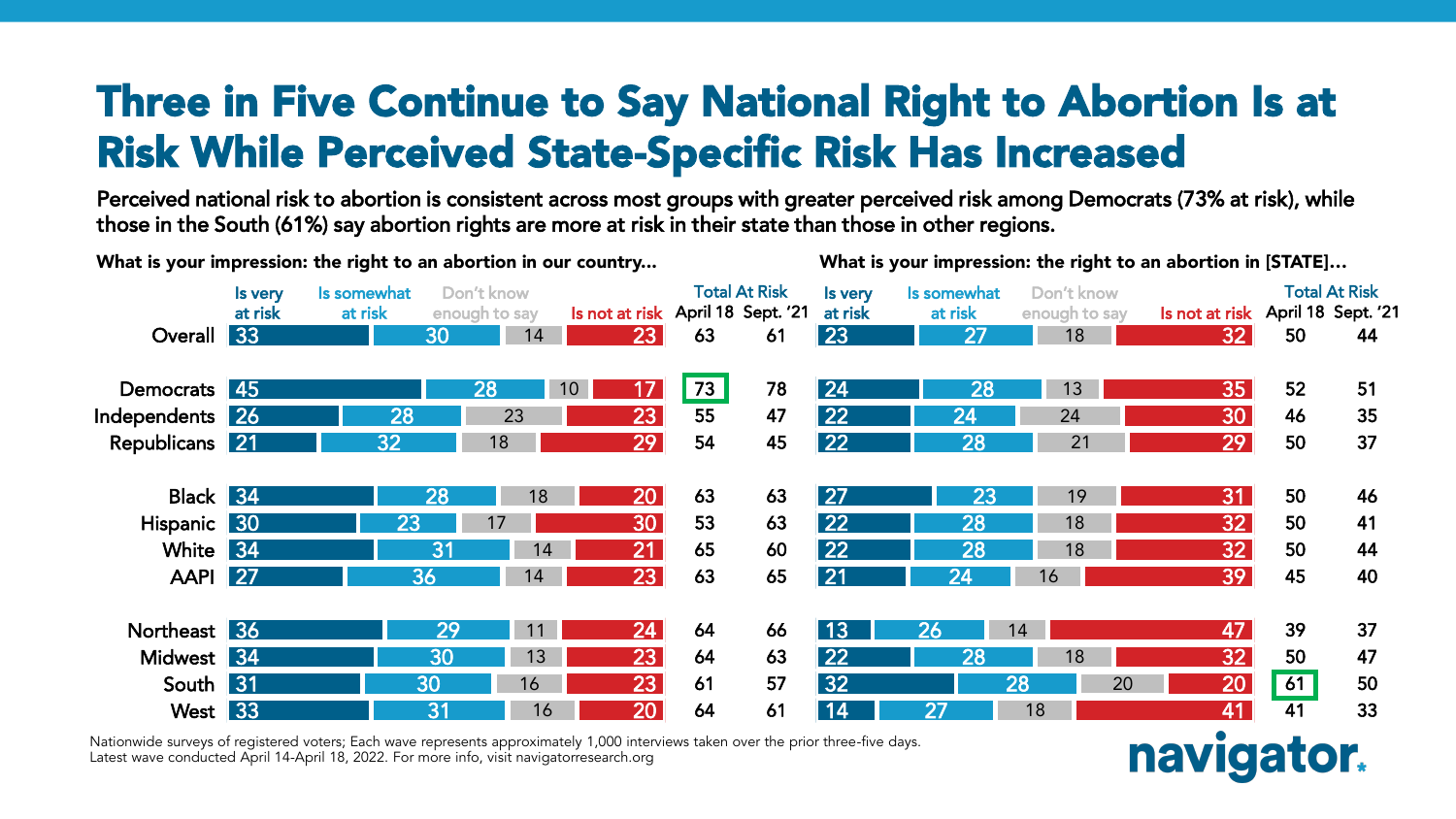## Politicians Forcing Doctors to Give Inaccurate Information & Bodily Autonomy Arguments Among Most Concerning on Bans

Among independents, the most concerning statements focus on the ability of people to make their own medical decisions (71% total concerning) and framing pro-abortion ban politicians as hypocrites who also stand against sex education and contraception (70%).

Below is a list of statements from opponents of these abortion bans. For each statement, please indicate how concerning you find it.

| Top 10 messages of 12 total tested                                                                                                                                                                                                                      | <b>Very</b><br>Somewhat | Don't           | Not that/at all |            | <b>Total Concerning</b> |     |     |     |
|---------------------------------------------------------------------------------------------------------------------------------------------------------------------------------------------------------------------------------------------------------|-------------------------|-----------------|-----------------|------------|-------------------------|-----|-----|-----|
| **/† Split sample                                                                                                                                                                                                                                       | concerning concerning   | believe         |                 | concerning | Overall                 | Dem | Ind | Rep |
| We should not be banning abortion when the mother's life is in danger or there are fetal abnormalities. These are medical<br>decisions to be made between patients and doctors, not political decisions made by candidates for office                   | 48                      | 26              | 8 <sup>°</sup>  | 19         | 73                      | 82  | 69  | 65  |
| Politicians are pushing their own anti-abortion agenda on doctors and patients, and in 18 states have even mandated doctors<br>give medically inaccurate or biased information to patients before offering abortion care                                | 47                      | 22              | 15              | 15         | 69                      | 84  | 69  | 53  |
| These bans go beyond abortion. They are about who has power and the authority to make medical decisions about people's<br>bodies, and how and when people become parents                                                                                | 47                      | 23              | 13              | 17         | 70                      | 86  | 71  | 52  |
| These bans would hurt some of the most vulnerable women in America - younger women, victims of domestic violence,<br>women without healthcare coverage, and women of color                                                                              | 47                      | 23              | 12 <sup>2</sup> | 18         | 69                      | 86  | 67  | 52  |
| ** The same politicians who support these abortion bans are also against laws that make raising children in the U.S. affordable,<br>including affordable childcare, paid family leave, affordable healthcare, and affordable housing                    | 46                      | 24              | 15              | 15         | 70                      | 86  | 66  | -52 |
| The same politicians who want to control your decisions when it comes to how and when you choose to become a parent are<br>also obsessed with banning books and inserting political control into the classroom rather than prioritizing student success | 46                      | 24 <sub>1</sub> | 16              | 14         | 70                      | 84  | 68  | -55 |
| †These politicians are hypocrites – they are forcing people to have children but they're against things like sex education and<br>contraception that can help prevent unwanted or unplanned pregnancies in the first place                              | 44                      | <b>26</b>       | 14              | 16         | 70                      | 85  | 70  | 54  |
| **The right to an abortion has been the law of the land for almost 50 years. Reversing that right is to end decades of this basic<br>protection, and shouldn't be changed by the whims of politicians                                                   | 43                      | 23              | 11              | 22         | 67                      | 82  | 66  | -50 |
| The same politicians who support these bans are also fighting to take away people's right to vote. These politicians are<br>rushing to both ban abortion and weaken the right to vote because they know these policies are unpopular                    | 43                      | 24              | 18              | 15         | 67                      | 84  | 63  | 49  |
| †The same politicians who are now passing outright bans once used to push for restrictions and rules on abortion. Now, they<br>want to totally overturn the protection and take the right away from Americans                                           | 43                      | 25              | 14              | 18         | 68                      | 83  | 70  | 52  |
| Nationwide survey of 997 registered voters conducted April 14-April 18, 2022.<br>For more info wisit navioatorresarch ora                                                                                                                               | <b>WALFI</b>            |                 |                 |            |                         |     |     |     |

**Haviya** 

For more info, visit navigatorresarch.org.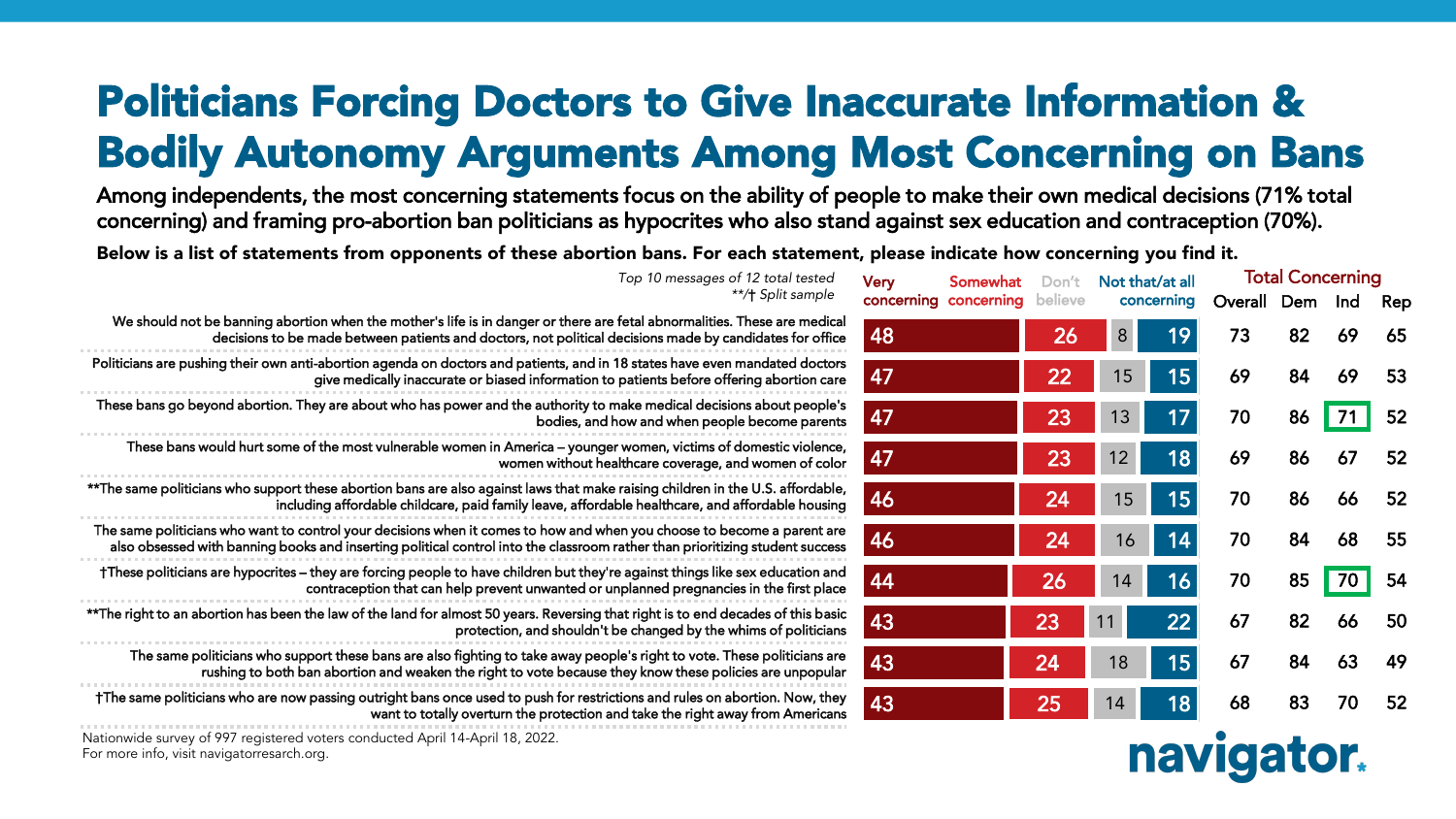## The Court Undermining Roe Would Motivate Democrats Significantly More Than Republicans to Turn Out in 2022

A majority of Americans who describe themselves as "pro-choice" say the Supreme Court overturning *Roe v. Wade* would make them "much more motivated" to vote in 2022.

Regardless of how you plan to vote in November...if the Supreme Court's conservative majority were to overturn *Roe v. Wade*, would that make you feel more or less motivated to vote?